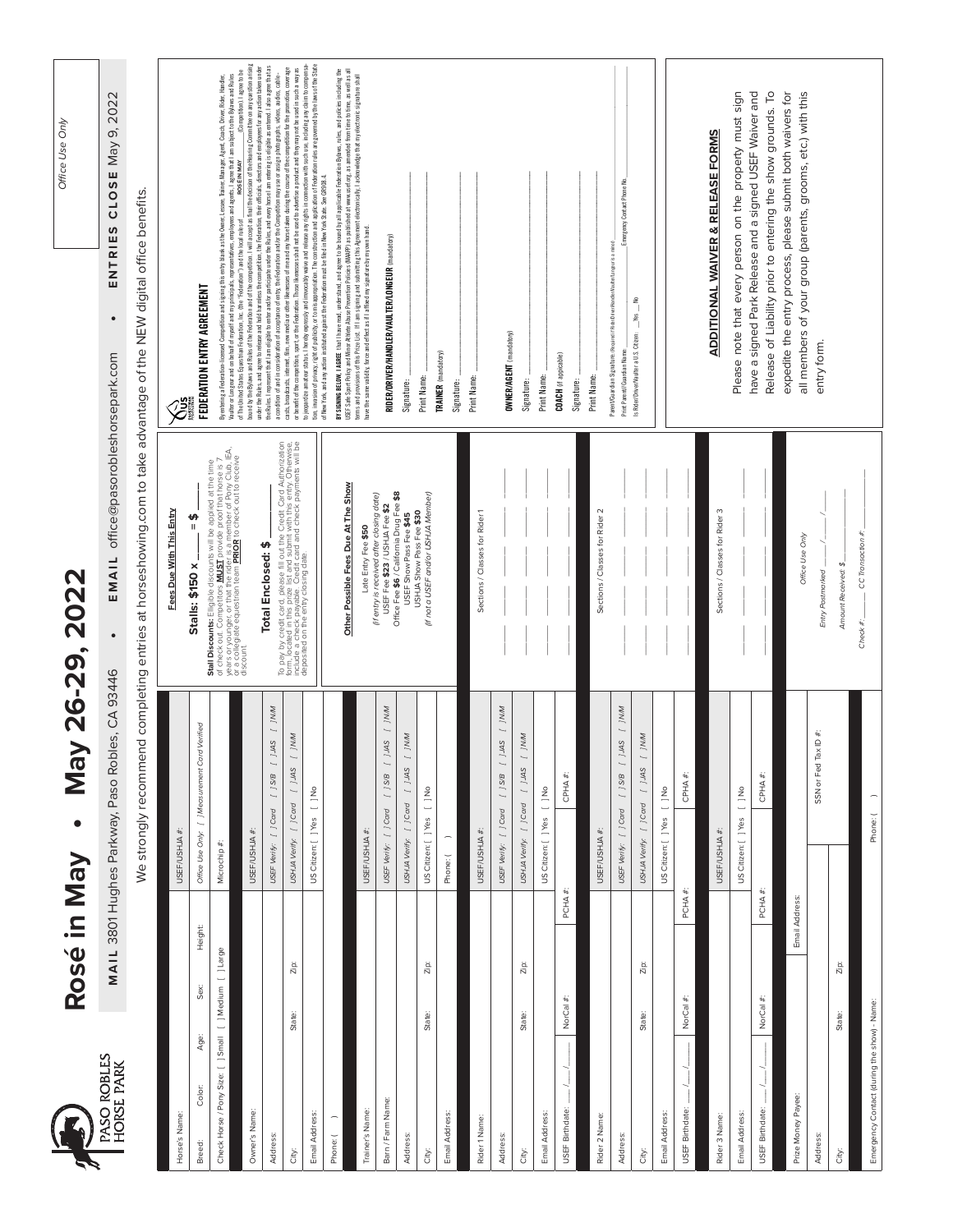|                                             |                                | Paso Pumpkins & Ponies                                         | ctober 13-16, 2022<br>$\mathbf O$<br>$\bullet$                                                                                                                                                                                          | Office Use Only                                                                                                                                                                                                                                                                                                                                                                                                                                                                           |
|---------------------------------------------|--------------------------------|----------------------------------------------------------------|-----------------------------------------------------------------------------------------------------------------------------------------------------------------------------------------------------------------------------------------|-------------------------------------------------------------------------------------------------------------------------------------------------------------------------------------------------------------------------------------------------------------------------------------------------------------------------------------------------------------------------------------------------------------------------------------------------------------------------------------------|
| PASO ROBLES<br>HORSE PARK                   |                                | MAIL 3801 Hughes Parkway, Paso Robles, CA 93446                | EMAIL office@pasorobleshorsepark.com<br>$\bullet$                                                                                                                                                                                       | Sept. 26, 2022<br>CLOSE<br>ENTRIES<br>$\bullet$                                                                                                                                                                                                                                                                                                                                                                                                                                           |
|                                             |                                | We strongly recommend completing entries at                    |                                                                                                                                                                                                                                         | horseshowing.com to take advantage of the NEW digital office benefits                                                                                                                                                                                                                                                                                                                                                                                                                     |
|                                             |                                |                                                                | Fees Due With This Entry                                                                                                                                                                                                                |                                                                                                                                                                                                                                                                                                                                                                                                                                                                                           |
| Horse's Name:                               |                                | USEF/USHJA#                                                    | \$<br>$s:$ \$150 x<br><b>Stall</b>                                                                                                                                                                                                      |                                                                                                                                                                                                                                                                                                                                                                                                                                                                                           |
| Age:<br>Color:<br>Breed:                    | Height:<br>Sex:                | Office Use Only: [ ] Measurement Card Verified                 |                                                                                                                                                                                                                                         | FEDERATION ENTRY AGREEMENT                                                                                                                                                                                                                                                                                                                                                                                                                                                                |
| Check Horse / Pony Size: [ ] Small          | [ ]Medium [ ]Large             | Microchip #:                                                   | Stall Discounts: Elligible discounts will be applied at the time<br>years of your Competitors MUST, provide proof the hoose is, [A]<br>years of young and the state of the provide proof the hoose is, [A]<br>or a collegiate equestria | Vaulte or Longeur and on betal of mysel and my principals, representatives, employees and agents. I agree that Jam subject to the Bylaws and Rules<br>of The United States Equestion Federation, Inc. (the Federation") and the l<br>By entering a Federation-licensed Competition and signing this entry blank as the Owner, Lessee, Trainer, Manager, Agent, Coach, Driver, Rider, Handler,                                                                                             |
| Owner's Name:                               |                                | USEF/USHJA #:                                                  |                                                                                                                                                                                                                                         | bound by the Bylaws and Rules of the Federation and of the competition. I will accept as final the decision of the Hearing Committee on any question arising<br>under the Rules, and agree to release and hold harmless the competition, the Federation, their officials, directors and employees for any action taken under                                                                                                                                                              |
| Address                                     |                                | $N$ / $\sim$<br>SVT[]<br>E/S/1<br>USEF Verify: [ ] Card        | Total Enclosed: \$                                                                                                                                                                                                                      | the Rules. I represent that I am eligible to enter and/or participate under the Rules, and every horse I am entering is eligible as entered. I also agree that as<br>casts, broadcasts, internet, film, new media or other likenesses of me and my horse taken during the course of the competition for the promotion, coverage<br>a condition of and in consideration of acceptance of entry, the Federation and/or the Competition may use or assign photographs, videos, audios, cable |
| City:                                       | Zip:<br>State:                 | WW1 J<br>$SWT \vert$<br>$[$ $]$ Card<br>USHJA Verify:          | To pay by credit card, please fill out the Credit Card Authorization<br>form, located in this pinze list and submit with this entry. Otherwise,<br>deposited on the entry closing date.                                                 | to jeopardize amateur status. Thereby expressly and irrevocably waive and release any rights in connection with such use, including any claim to compensa-<br>or benefit of the competition, sport, or the Federation. Those likenesses shall not be used to advertise a product and they may not be used in such a way as                                                                                                                                                                |
| Email Address:                              |                                | US Citizen: [ ] Yes [ ] No                                     |                                                                                                                                                                                                                                         | tion, invasion of privacy, right of publicity, or to misapporpiation. The construction and application of extendion rules are governed by the laws of the State<br>of New York, and any action instituted against the Federation                                                                                                                                                                                                                                                          |
| $\overline{\phantom{0}}$<br>Phone: (        |                                |                                                                | Possible Fees Due At The Show<br>Other                                                                                                                                                                                                  | <b>RYSIGNING ELOW, I AGREE</b> that I have east, understand, and argee to be bond by all inplicable federation Sphen, news, news, and points including the<br>LISES and Sport Series and Market I am submanized and the product of the                                                                                                                                                                                                                                                    |
| Trainer's Name:                             |                                | USEF/USHJA #:                                                  | Late Entry Fee \$50                                                                                                                                                                                                                     | have the same validity, force and effect as if I affixed my signature by my own hand.                                                                                                                                                                                                                                                                                                                                                                                                     |
| Barn / Farm Name:                           |                                | N/M<br>SW[ ] B/S [ ]<br>USEF Verify: [ ] Card                  | (if entry is received after closing date)<br>USEF Fee \$23 / USHJA Fee \$2                                                                                                                                                              | RIDER/DRIVER/HANDLER/VAULTER/LONGEUR (mandatory)                                                                                                                                                                                                                                                                                                                                                                                                                                          |
| Address                                     |                                | WN1 1<br>USHJA Verify: [ ] Card [ ] JAS                        | Office Fee \$6 / California Drug Fee \$8<br>USEF Show Pass Fee \$45                                                                                                                                                                     | Signature:                                                                                                                                                                                                                                                                                                                                                                                                                                                                                |
| City:                                       | Zip:<br>State:                 | US Citizen: [ ] Yes [ ] No                                     | (if not a USEF and/or USHJA Member)<br>USHJA Show Pass Fee \$30                                                                                                                                                                         | Print Name:                                                                                                                                                                                                                                                                                                                                                                                                                                                                               |
| Email Address:                              |                                | Phone: (                                                       |                                                                                                                                                                                                                                         | TRAINER (mandatory)<br>Signature:                                                                                                                                                                                                                                                                                                                                                                                                                                                         |
| Rider 1 Name:                               |                                | USEF/USHJA #:                                                  | Sections / Classes for Rider 1                                                                                                                                                                                                          | Print Name:                                                                                                                                                                                                                                                                                                                                                                                                                                                                               |
|                                             |                                |                                                                |                                                                                                                                                                                                                                         |                                                                                                                                                                                                                                                                                                                                                                                                                                                                                           |
| Address:                                    |                                | WW1 ]<br>2045<br>$[$ $]$ $S/B$<br>$[$ $]$ Card<br>USEF Verify: |                                                                                                                                                                                                                                         | <b>OWNER/AGENT</b> (mandatory)                                                                                                                                                                                                                                                                                                                                                                                                                                                            |
| City:                                       | Zip:<br>State:                 | WNI J<br>SWT<br>$[$ $]$ Card<br>USHJA Verify:                  |                                                                                                                                                                                                                                         | Signature:                                                                                                                                                                                                                                                                                                                                                                                                                                                                                |
| Email Address:                              |                                | oquí 1<br>US Citizen: [ ] Yes                                  |                                                                                                                                                                                                                                         | Print Name:                                                                                                                                                                                                                                                                                                                                                                                                                                                                               |
| USEF Birthdate:                             | PCHA #:<br>NorCal #:           | CPHA#                                                          |                                                                                                                                                                                                                                         | <b>COACH</b> (if appicable)<br>Signature:                                                                                                                                                                                                                                                                                                                                                                                                                                                 |
| Rider 2 Name:                               |                                | USEF/USHJA #:                                                  | Sections / Classes for Rider 2                                                                                                                                                                                                          | Print Name:                                                                                                                                                                                                                                                                                                                                                                                                                                                                               |
| Address                                     |                                | WWL ]<br>SVT 1<br>[ ] S/B<br>USEF Verify: [ ] Card             |                                                                                                                                                                                                                                         | Emergency Contact Phone No.<br>Parent/Guardian Signature: (Required if Rider/Drive/Handler/Vaulter/Longeur is a minor)<br>Print Parent//Guardian Name:                                                                                                                                                                                                                                                                                                                                    |
| City:                                       | Zip:<br>State:                 | WW1 ]<br>SWT[]<br>USHJA Verify: [ ] Card                       |                                                                                                                                                                                                                                         | £<br>$-$ <sup>Yes</sup><br>Is Rider/Driver/Vaulter a U.S. Citizen:                                                                                                                                                                                                                                                                                                                                                                                                                        |
| Email Address:                              |                                | l JNo<br>US Citizen: [ ] Yes                                   |                                                                                                                                                                                                                                         |                                                                                                                                                                                                                                                                                                                                                                                                                                                                                           |
| USEF Birthdate:                             | PCHA.<br>#<br><b>NorCal</b>    | CPHA#<br>#                                                     |                                                                                                                                                                                                                                         |                                                                                                                                                                                                                                                                                                                                                                                                                                                                                           |
| Rider 3 Name:                               |                                | USEF/USHJA #:                                                  | Sections / Classes for Rider 3                                                                                                                                                                                                          | ADDITIONAL WAIVER & RELEASE FORMS                                                                                                                                                                                                                                                                                                                                                                                                                                                         |
| Email Address                               |                                | $\frac{1}{2}$<br>US Citizen: [ ] Yes                           |                                                                                                                                                                                                                                         | Please note that every person on the property must sign                                                                                                                                                                                                                                                                                                                                                                                                                                   |
| $\overline{\phantom{0}}$<br>USEF Birthdate: | PCHA <sup>3</sup><br>NorCal #: | CPHA #:                                                        |                                                                                                                                                                                                                                         | $\overline{C}$<br>have a signed Park Release and a signed USEF Waiver and<br>Release of Liability prior to entering the show grounds.                                                                                                                                                                                                                                                                                                                                                     |
| Prize Money Payee:                          | Email Address:                 |                                                                |                                                                                                                                                                                                                                         | expedite the entry process, please submit both waivers for                                                                                                                                                                                                                                                                                                                                                                                                                                |
| <b>Address:</b>                             |                                | SSN or Fed Tax ID #:                                           | Office Use Only                                                                                                                                                                                                                         | all members of your group (parents, grooms, etc.) with this                                                                                                                                                                                                                                                                                                                                                                                                                               |
| City:                                       | $\mathsf{Zip}$<br>State:       |                                                                | Amount Received: \$<br>Postmarked<br>Entry                                                                                                                                                                                              | entry form.                                                                                                                                                                                                                                                                                                                                                                                                                                                                               |
|                                             |                                |                                                                | CC Transaction #:<br>Check #:_                                                                                                                                                                                                          |                                                                                                                                                                                                                                                                                                                                                                                                                                                                                           |
| Emergency Contact (during the show) - Name: |                                | Phone: (                                                       |                                                                                                                                                                                                                                         |                                                                                                                                                                                                                                                                                                                                                                                                                                                                                           |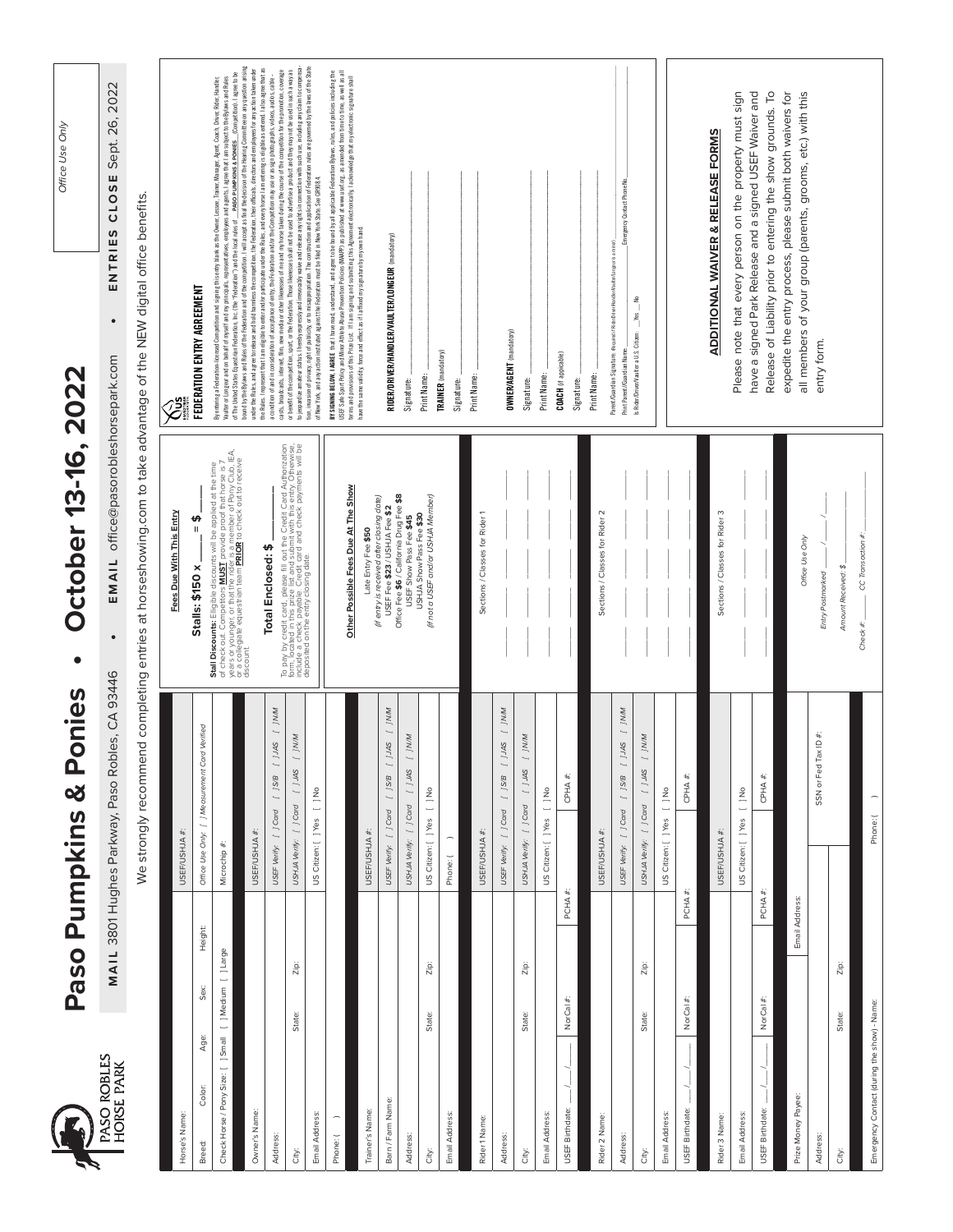|                                             |                      | Turkey Trot & Jump               | $\bullet$                                       | ber 17-20, 2022<br>Novem                                                                                                                                                                                                                                | Office Use Only                                                                                                                                                                                                                                                                                                                                                                          |
|---------------------------------------------|----------------------|----------------------------------|-------------------------------------------------|---------------------------------------------------------------------------------------------------------------------------------------------------------------------------------------------------------------------------------------------------------|------------------------------------------------------------------------------------------------------------------------------------------------------------------------------------------------------------------------------------------------------------------------------------------------------------------------------------------------------------------------------------------|
| PASO ROBLES<br>HORSE PARK                   |                      |                                  | MAIL 3801 Hughes Parkway, Paso Robles, CA 93446 | EMAIL office@pasorobleshorsepark.com<br>$\bullet$                                                                                                                                                                                                       | Oct. 31, 2022<br>CLOSE<br>ENTRIES<br>$\bullet$                                                                                                                                                                                                                                                                                                                                           |
|                                             |                      |                                  | We strongly recommend completing entries at     |                                                                                                                                                                                                                                                         | horseshowing.com to take advantage of the NEW digital office benefits.                                                                                                                                                                                                                                                                                                                   |
| Horse's Name:                               |                      | USEF/USHJA #:                    |                                                 | Fees Due With This Entry                                                                                                                                                                                                                                |                                                                                                                                                                                                                                                                                                                                                                                          |
| Age:<br>Color:<br>Breed:                    | Height:<br>Sex:      |                                  | Office Use Only: [ ] Measurement Card Verified  | \$<br>Stalls: \$150 x                                                                                                                                                                                                                                   | FEDERATION ENTRY AGREEMENT                                                                                                                                                                                                                                                                                                                                                               |
| Check Horse / Pony Size: [ ] Small          | [ ] Medium [ ] Large | Microchip #:                     |                                                 | Stall Discounts: Elligible discounts will be applied at the time<br>of chs or you. Competitors <u>MUST</u> provide proof the horse is p.<br>or a collegiate equestinan team <mark>PRIOR</mark> to check out to receive<br>or a collegiate equestinan te | Valto e Lugor art a bat el myst sel ny piagón, symmetrica, mytoma est gech, i gyo fel i sa aiget trio bytos ar<br>af la light Stars (américa Fancial, la: Par Tabaian) a situat de las restaurantes (américa de la light de la l<br><br>anh, Driver, Kalim, H<br>specifies and impairing this entry blank as the Chease, Leoner, Trainer, Blamper, Agnet, De<br>By mining a federation & |
| Owner's Name:                               |                      | USEF/USHJA #:                    |                                                 |                                                                                                                                                                                                                                                         | rt that i an digible to only a subsigned to the Roles, and wory have i an unimity is nighting as intend. I show that as<br>the Reins, I region                                                                                                                                                                                                                                           |
| Address:                                    |                      | USEF Verify: [ ] Card            | WW1 ]<br>SWT[]<br>[ ] S/B                       | Total Enclosed: \$                                                                                                                                                                                                                                      | í                                                                                                                                                                                                                                                                                                                                                                                        |
| City:                                       | $Z$ ip:<br>State:    | $[$ $]$ Card<br>USHJA Verify:    | WWL ]<br>SWT                                    | To pay by credit card, please fill out the Credit Card Authorization<br>form, located in this pinze list and submit with this entry. Otherwise,<br>deposited on the entry closing dated<br>deposited on the entry closing dated                         | alina el su i consisteix el conjunto dels jústicarias antichio Compilia eny una estaj planguja, visto, más, es<br>A tentami è les 4 a en una resta discussa de cos en plana bas despita consolito en plana i la participa en un<br>a                                                                                                                                                     |
| Email Address:                              |                      | US Citizen: [ ]Yes [ ]No         |                                                 |                                                                                                                                                                                                                                                         | of New York, and any soldier incident of the following meet in final in New York State. See 69500s.A.<br>Æ                                                                                                                                                                                                                                                                               |
| Phone:                                      |                      |                                  |                                                 | Possible Fees Due At The Show<br>Other                                                                                                                                                                                                                  | RTSBNIN 1831R, I ABBET their host, ministrast, and spots in local by all replocies focusion folcos, mix, and plains including the<br>IBBE Sols Spot Pring and Host Abbet Jacob Provedom Princip as published reversed any, co-mar                                                                                                                                                        |
| Trainer's Name:                             |                      | USEF/USHJA #:                    |                                                 | Late Entry Fee \$50                                                                                                                                                                                                                                     |                                                                                                                                                                                                                                                                                                                                                                                          |
| Barn / Farm Name:                           |                      | USEF Verify: [ ] Card            | $N/N$ [ $J$ SAL [ $J$ B/S [ $J$                 | (if entry is received after closing date)<br>USEF Fee \$23 / USHJA Fee \$2                                                                                                                                                                              | RIDER/DRIVE R/HANDLER/VAULTER/LONGEUR (mandatory)                                                                                                                                                                                                                                                                                                                                        |
| Address:                                    |                      | [ ] Card<br>USHJA Verify:        | WW[ ] SW[ ]                                     | Office Fee \$6/ California Drug Fee \$8<br>USEF Show Pass Fee \$45                                                                                                                                                                                      | Signature:                                                                                                                                                                                                                                                                                                                                                                               |
| City:                                       | Zip:<br>State:       | US Citizen: [ ]Yes [ ]No         |                                                 | (if not a USEF and/or USHJA Member)<br>USHJA Show Pass Fee \$30                                                                                                                                                                                         | Print Name:                                                                                                                                                                                                                                                                                                                                                                              |
| Email Address:                              |                      | Phone: (                         |                                                 |                                                                                                                                                                                                                                                         | TRAINER (mandatory)<br>Signature:                                                                                                                                                                                                                                                                                                                                                        |
| Rider 1 Name:                               |                      | USEF/USHJA #:                    |                                                 | Sections / Classes for Rider 1                                                                                                                                                                                                                          | Print Name:                                                                                                                                                                                                                                                                                                                                                                              |
| Address:                                    |                      | USEF Verify: [ ] Card            | WW1 ]<br>SWL ]<br>[ ] S/B                       |                                                                                                                                                                                                                                                         | <b>OWNER/AGENT</b> (mandatory)                                                                                                                                                                                                                                                                                                                                                           |
| City:                                       | Zip:<br>State:       | [ ] Card<br><b>USHJA Verify:</b> | WW1 1<br>SMI                                    |                                                                                                                                                                                                                                                         | Signature:                                                                                                                                                                                                                                                                                                                                                                               |
| Email Address:                              |                      | US Citizen: [ ] Yes              | $\frac{1}{2}$                                   |                                                                                                                                                                                                                                                         | Print Name:                                                                                                                                                                                                                                                                                                                                                                              |
| USEF Birthdate:                             | NorCal #             | PCHA#:                           | $CPHA$ #                                        |                                                                                                                                                                                                                                                         | <b>COACH</b> (if appicable)<br>Signature:                                                                                                                                                                                                                                                                                                                                                |
| Rider 2 Name:                               |                      | USEF/USHJA #:                    |                                                 | Sections / Classes for Rider 2                                                                                                                                                                                                                          | Print Name:                                                                                                                                                                                                                                                                                                                                                                              |
| Address                                     |                      | USEF Verify: [ ] Card            | WW[]<br>SVT[]<br>[ ] S/B                        |                                                                                                                                                                                                                                                         | Emergency Contact Phone No.<br>Parent/Guardian Signature: (Required if Rider/Driven/Handler/Vauliter/Longeur is a minor).<br>Print Parent//Guardian Name:                                                                                                                                                                                                                                |
| City:                                       | Zip:<br>State:       | USHJA Verify: [ ] Card           | WW1 ]<br>SMI                                    |                                                                                                                                                                                                                                                         | £<br>$\frac{v_{\text{es}}}{\sqrt{v_{\text{es}}}}$<br>Is Rider/Driver/Vaulter a U.S. Citizen:                                                                                                                                                                                                                                                                                             |
| Email Address:                              |                      | US Citizen: [ ] Yes [ ] No       |                                                 |                                                                                                                                                                                                                                                         |                                                                                                                                                                                                                                                                                                                                                                                          |
| USEF Birthdate:                             | NorCal #:            | PCHA#:                           | CPHA#                                           |                                                                                                                                                                                                                                                         |                                                                                                                                                                                                                                                                                                                                                                                          |
| Rider 3 Name:                               |                      | USEF/USHJA #:                    |                                                 | Sections / Classes for Rider 3                                                                                                                                                                                                                          | <b>ADDITIONAL WAIVER &amp; RELEASE FORMS</b>                                                                                                                                                                                                                                                                                                                                             |
| Email Address:                              |                      | US Citizen: [ ] Yes              | $\frac{1}{2}$                                   |                                                                                                                                                                                                                                                         | Please note that every person on the property must sign                                                                                                                                                                                                                                                                                                                                  |
| USEF Birthdate:                             | NorCal #:            | PCHA#                            | CPHA#                                           |                                                                                                                                                                                                                                                         | have a signed Park Release and a signed USEF Waiver and<br>Release of Liability prior to entering the show grounds. To                                                                                                                                                                                                                                                                   |
| Prize Money Payee:                          |                      | Email Address:                   |                                                 | Office Use Only                                                                                                                                                                                                                                         | expedite the entry process, please submit both waivers for<br>all members of your group (parents, grooms, etc.) with this                                                                                                                                                                                                                                                                |
| Address:                                    |                      |                                  | SSN or Fed Tax ID #:                            | Entry Postmarked                                                                                                                                                                                                                                        | entry form.                                                                                                                                                                                                                                                                                                                                                                              |
| City:                                       | $Z$ ip:<br>State:    |                                  |                                                 | Amount Received: \$                                                                                                                                                                                                                                     |                                                                                                                                                                                                                                                                                                                                                                                          |
| Emergency Contact (during the show) - Name: |                      | Phone: (                         |                                                 | CC Transaction #:<br>Check #:                                                                                                                                                                                                                           |                                                                                                                                                                                                                                                                                                                                                                                          |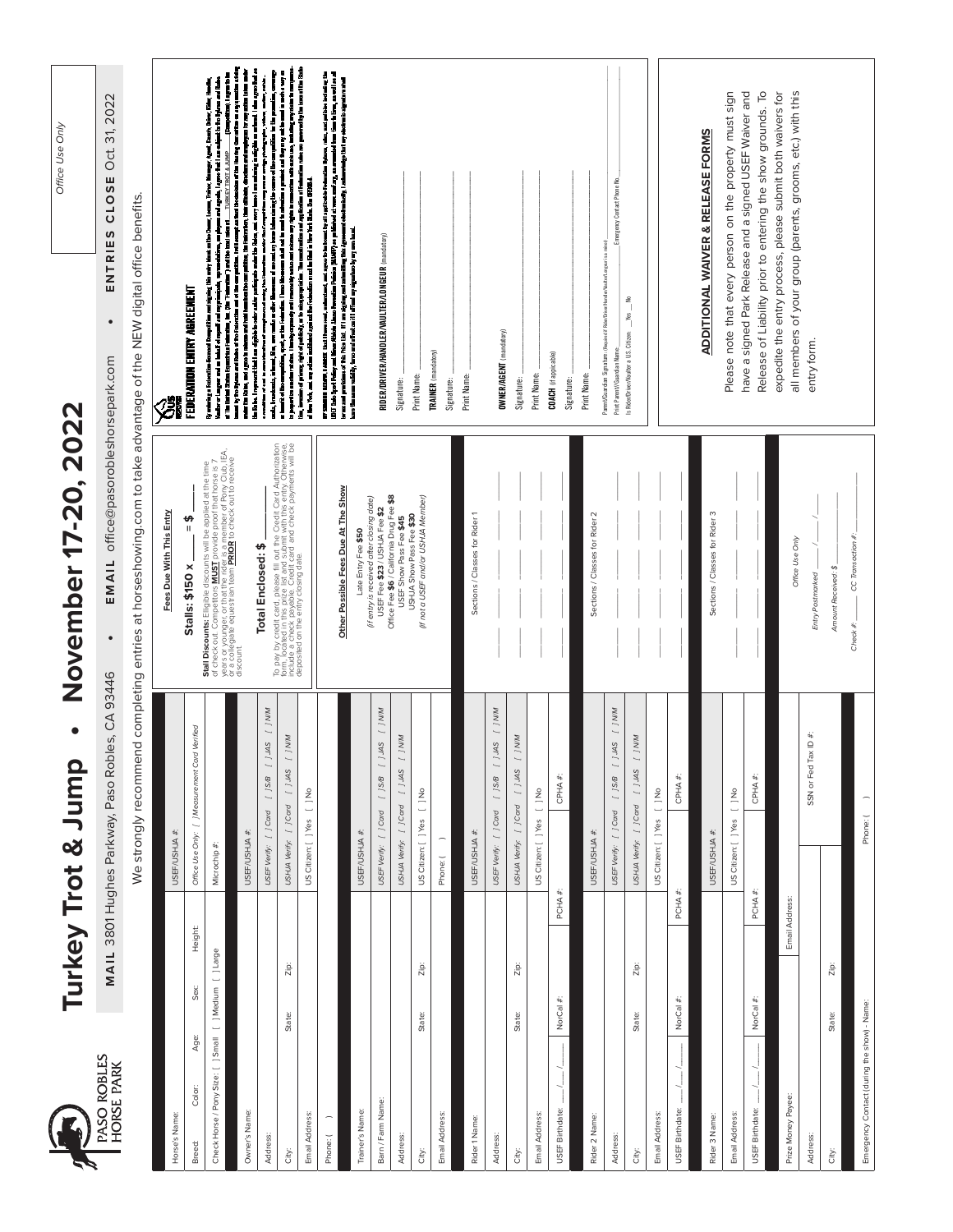## **REQUIRED WAIVER & RELEASE FORM**

Please note that every person on the property must sign have a signed Park Release and a signed USEF Waiver and Release of Liability prior to entering the show grounds. To expedite the entry process, please submit both waivers for all members of your group (parents, grooms, etc.) with this entry form.



# **Release, Assumption of Risk, Waiver, and Indemnicication Paso Robles Horse Park LLC & Foundation**

## **THIS DOCUMENT WAIVES IMPORTANT LEGAL RIGHTS. READ IT CAREFULLY BEFORE SIGNING.**

**I Agree**, in consideration as a competitor, participant, trainer, rider, horse owner or other to the following:

**I Agree** that I choose to participate voluntarily with my horse, as a rider, driver, handler, caulter, longeur, lessee, owner, agent or as a parent or guardian of a participant/exhibitor under 18 years of age. I am fully aware and acknowledge that horse sports involve inherent dangerous risks of accident, loss, and serious bodily injury including broken bones and head injuries, sickness and disease (including communicable diseases), trauma, pain, suffering or death ("harm").

**I Agree** to release the Paso Robles Horse Park LLC and Foundation (Park) from any and all claims for money damages or otherwise for any harm to me or my horse and for any harm caused by me or my horse to others, even if the harm resulted, directly or indirectly, from the negligence of the Park.

**I Agree** to expressly assume all risks of harm to me, or my horse, including harm resulting from the negligence of the Park.

**I Agree** to indemnify the Park, its officers and employees and agents and to hold it harmless with respect to claims for harm to me or my horse(s) and for claims made by other for any harm caused by me or my horse(s) during any competition or while at the Park.

**I Agree** that the Park as used herein includes all of its officials, directors, employees, agents, personnel, volunteers, affiliated organizations and vendors.

**I Agree** that I shall not now or at any time in the future, directly or indirectly, prosecute any action, suit or other proceeding against the Park arising out of or relating to actions, causes of action, claims and demands hereby waived, released or discharged by me, which released claims include all which are known and unknown, foreseen and unforeseen, future or contingent. This release shall be binding upon me and my spouse, legal representatives, heirs, successors and assigns.

I represent that I have the requisite training, coaching and abilities to safely participate in competition or other events at the Park and to be bound by all of the above terms and other rules and regulations of the Paso Robles Horse Park LLC Foundation.

Participant Name - Print **Date Communist Communist Participant Signature** Date Date

Participant Signature